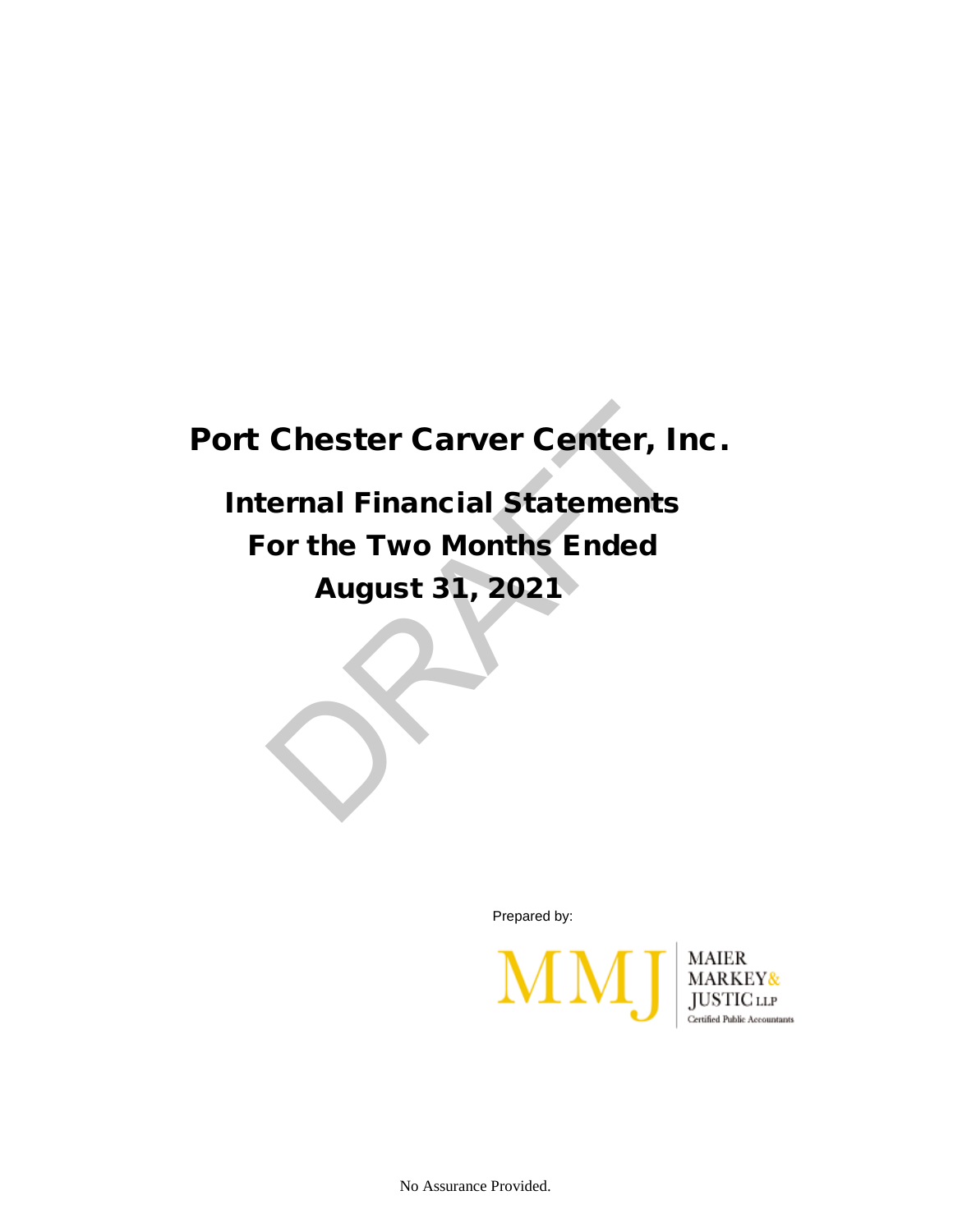## **Port Chester Carver Center, Inc. Statements of Financial Position As of August 31, 2021 and June 30, 2021**

|                                             |         | 7/31/21   | 6/30/21         |                           | Change    |
|---------------------------------------------|---------|-----------|-----------------|---------------------------|-----------|
| Assets:                                     |         |           |                 |                           |           |
| Cash and cash equivalents                   | \$      | 1,248,640 | \$<br>1,033,498 | $\mathcal{S}$             | 215,142   |
| Contracts receivable                        |         |           | 3,150           |                           | (3,150)   |
| Program fees receivable                     |         |           | 22,691          |                           | (22, 691) |
| Food service income receivable              |         | 158,894   |                 |                           | 158,894   |
| Rent receivable                             |         |           | 6,900           |                           | (6,900)   |
| Endowment corpus                            |         | 1,404,000 | 1,404,000       |                           |           |
| Endowment income                            |         | 527,196   | 527,198         |                           | (2)       |
| Prepaid expense and security deposits       |         | 31,571    | 25,193          |                           | 6,378     |
| Other assets                                |         | 101       |                 |                           | 101       |
| Fixed assets, net                           |         | 3,116,769 | 3,041,899       |                           | 74,870    |
| <b>Total Assets</b>                         |         | 6,487,174 | \$<br>6,064,529 | \$                        | 422,642   |
|                                             |         |           |                 |                           |           |
| Accounts payable and credit card payable    | \$      | 157,147   | \$<br>57,827    | $\boldsymbol{\mathsf{S}}$ | 99,317    |
| Accrued expenses and contingent liabilities | 110,682 |           | 132,771         |                           | (22,089)  |
| Other liabilities                           |         |           | (15,940)        |                           | 15,940    |
| Deferred Revenue - Summer Camp              |         |           | 2,650           |                           | (2,650)   |
| PPP Loan payable                            |         | 469,734   | 469,734         |                           |           |
| <b>Total Liabilities</b>                    |         | 737,563   | 647,042         |                           | 90,518    |
| <b>Net Assets</b>                           |         |           |                 |                           |           |
| Without donor restrictions-undesignated     |         | 4,045,950 | 3,713,827       |                           | 332,123   |
| With donor restrictions                     |         | 1,703,661 | 1,703,661       |                           |           |
| <b>Total Net Assets</b>                     |         | 5,749,611 | 5,417,488       |                           | 332,123   |
| <b>Total Liabilities &amp; Net Assets</b>   | \$      | 6,487,174 | \$<br>6,064,529 | \$                        | 422,642   |